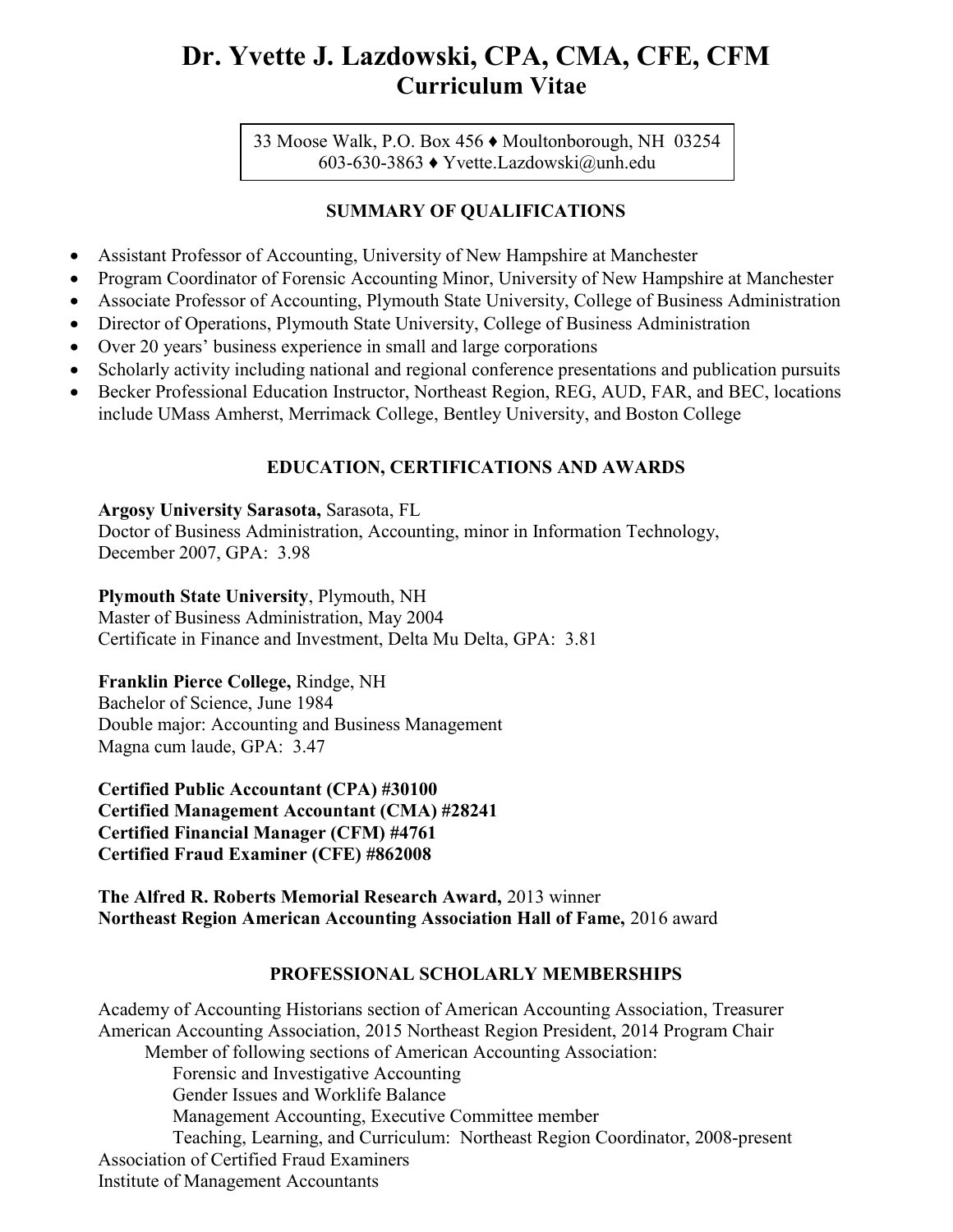# SCHOLARLY RESEARCH

| Category                     | Month/Year       | Title/Description                                                                                                                                                                                                               |
|------------------------------|------------------|---------------------------------------------------------------------------------------------------------------------------------------------------------------------------------------------------------------------------------|
| Publication                  | December<br>2014 | A History of the Academy of Accounting Historians,<br>1999-2013. Published in December 2014 edition of The<br>Accounting Historians Journal, co-authored with Gary J.<br>Previts and Edward N. Coffman.                         |
| Presentations at conferences | October<br>2011  | A View of the CPA Examination and Profession: Past,<br>Present and Future. Presented at Northeast regional<br>meeting of American Accounting Association, White<br>Plains, NY                                                   |
| Presentations at conferences | June<br>2011     | A View of the CPA Examination and Profession: Past,<br>Present and Future. Presented at Accounting Historians'<br>Research Conference, University of Maryland, College<br>Park, MD                                              |
| Presentations at conferences | October<br>2010  | A Historical View of Management Accounting at Ford<br>Motor Company. Presented at Northeast regional<br>meeting of the American Accounting Association,<br><b>Burlington VT</b>                                                 |
| Presentations at conferences | August<br>2010   | A Historical View of Management Accounting at Ford<br>Motor Company. Presented at national meeting of the<br>American Accounting Association, San Francisco CA                                                                  |
| Presentations at conferences | March<br>2009    | <b>Using Accounting Archives to Debunk Historical</b><br>Legends at Ford Motor Company. Presented at 14 <sup>th</sup><br>World Congress of Accounting Historians, University of<br>Paris, France                                |
| Presentations at conferences | August<br>2008   | ERP Success Through IT/End-User Collaboration.<br>Presented at the national meeting of the American<br>Accounting Association, Anaheim CA                                                                                       |
| Presentations at conferences | April<br>2008    | Debunking History at Ford Motor Company: The<br>Accounting Archives Challenge Two Popular Legends.<br>Presented at joint conference of Academy of Accounting<br>Historians/Accounting in the Public Interest,<br>Washington, DC |
| Presentations at conferences | March<br>2008    | ERP Success Through IT/End-User Collaboration.<br>Presented at the Midwest Region meeting of the<br>American Accounting Association, Troy MI                                                                                    |
| Presentations at conferences | March<br>2008    | Unqualified Opinion: A Study of Arthur Andersen and<br>Enron's Controversial Accounting Methods. Presented<br>at the Midwest Region meeting of the American<br><b>Accounting Association, Troy MI</b>                           |
| Presentations at conferences | August<br>2007   | Management Accounting, Mass Production, and<br>Scientific Management: A History of Success at the Ford<br>Motor Company. Presented at the national meeting of<br>the American Accounting Association, Chicago IL                |
| Presentations at conferences | August<br>2007   | <b>Culture Match: How Greed Destroyed Arthur Andersen</b><br>and Enron. Presented at the national meeting of the<br>American Accounting Association, Chicago IL                                                                 |
| Presentations at conferences | April<br>2007    | The CMA Certification: A Valuable Tool for Today's<br><b>Business Environment.</b> Presented at Northeast Region<br>meeting, American Accounting Association, Hartford CT                                                       |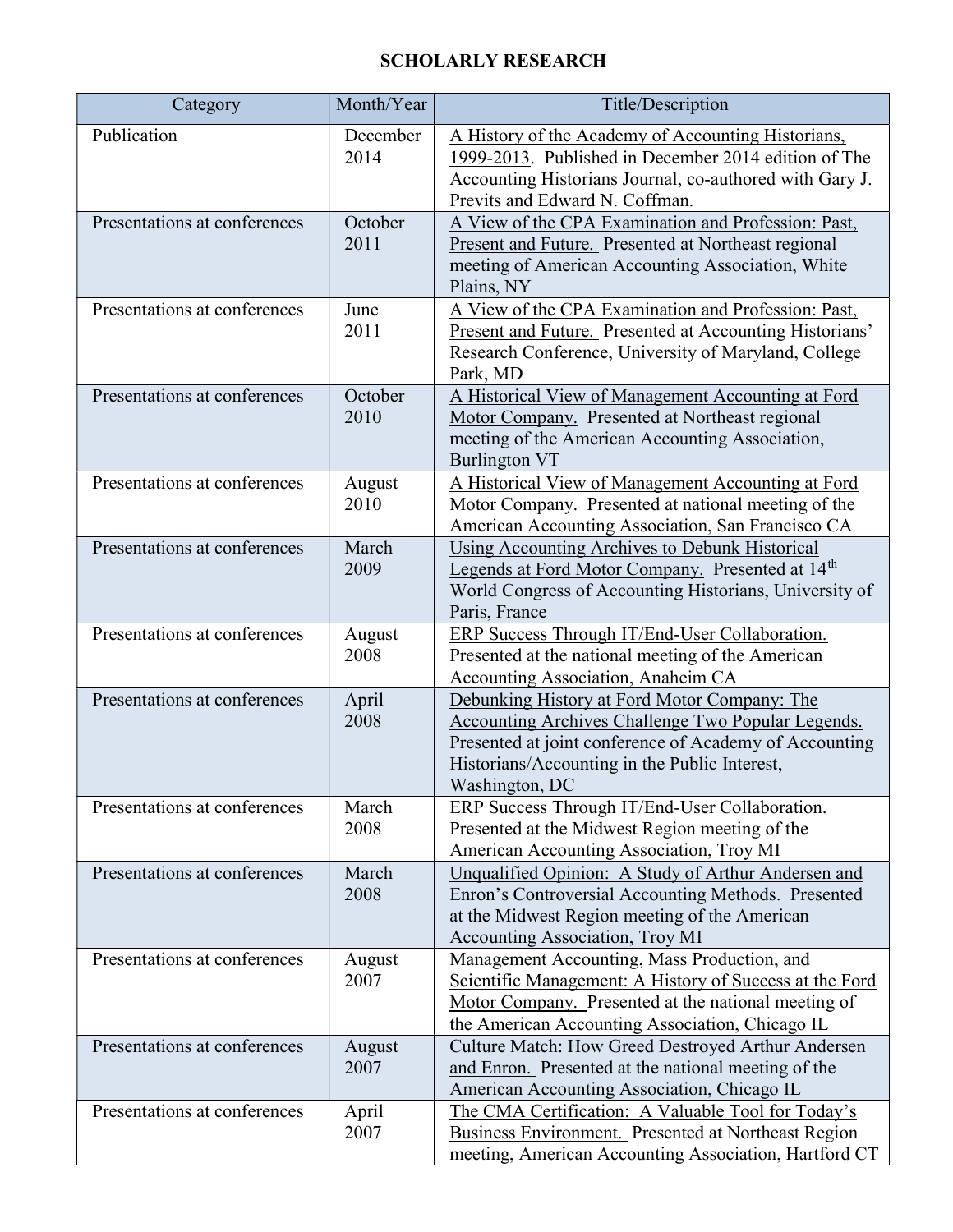#### BOOKS

Manchester's Shoe History. Charleston, South Carolina: The History Press. Co-authored with Dr. Kelly Kilcrease. Book publication date August 5, 2019.

Endelman, Judith E. (editor). The Model T Reconsidered : Proceedings from the World of the Model T Conference. Dearborn, Michigan: The Henry Ford. Chapter 2.

#### COMMITTEES, PROFESSIONAL ASSOCIATIONS, COUNCILS, AND BOARDS

University of New Hampshire at Manchester, member of third-year review of Promotion and Tenure Committee of D. Seichipine, 2019

American Accounting Association, Northeast Region representative to National Council, 2018-2020

Association of Certified Fraud Examiners, 2018-present

Richelieu, civic organization, member, 2018-present

Manchester Historic Association, Member, 2017-present

American Accounting Association, Member, 2006-present, 2015 Northeast Region President, 2015, Teaching Learning, and Curriculum Northeast Region Coordinator, 2008-present, Northeast Region Steering Committee, 2009-present, Management Accounting Executive Committee, 2014-2015

Plymouth State University, Co-Chair, College of Business Administration Dean Search Committee, December 2014

Plymouth State University, MBA Steering Committee, Chair, 2010-2015, Member, 2007-2015

Plymouth State University, USNH Board of Trustees, Faculty Observer, 2010-2011

Plymouth State University, College of Business Administration Curriculum Committee, Member, 2010-2016

Plymouth State University, USNH Board of Trustees, Financial Affairs Committee, Faculty Observer, 2009-2011

Plymouth State University, Academic Integrity Panel, 2009-2011

Lee's Mill Boating Association, Moultonborough, NH, Treasurer, 2007-present

Academy of Accounting Historians, Member, 2006-present, Vice President, 2009-present, Treasurer, 2017-present

Institute of Management Accountants, Member, 2004-present

Genline Systems, Inc., Board of Directors, 1993-2015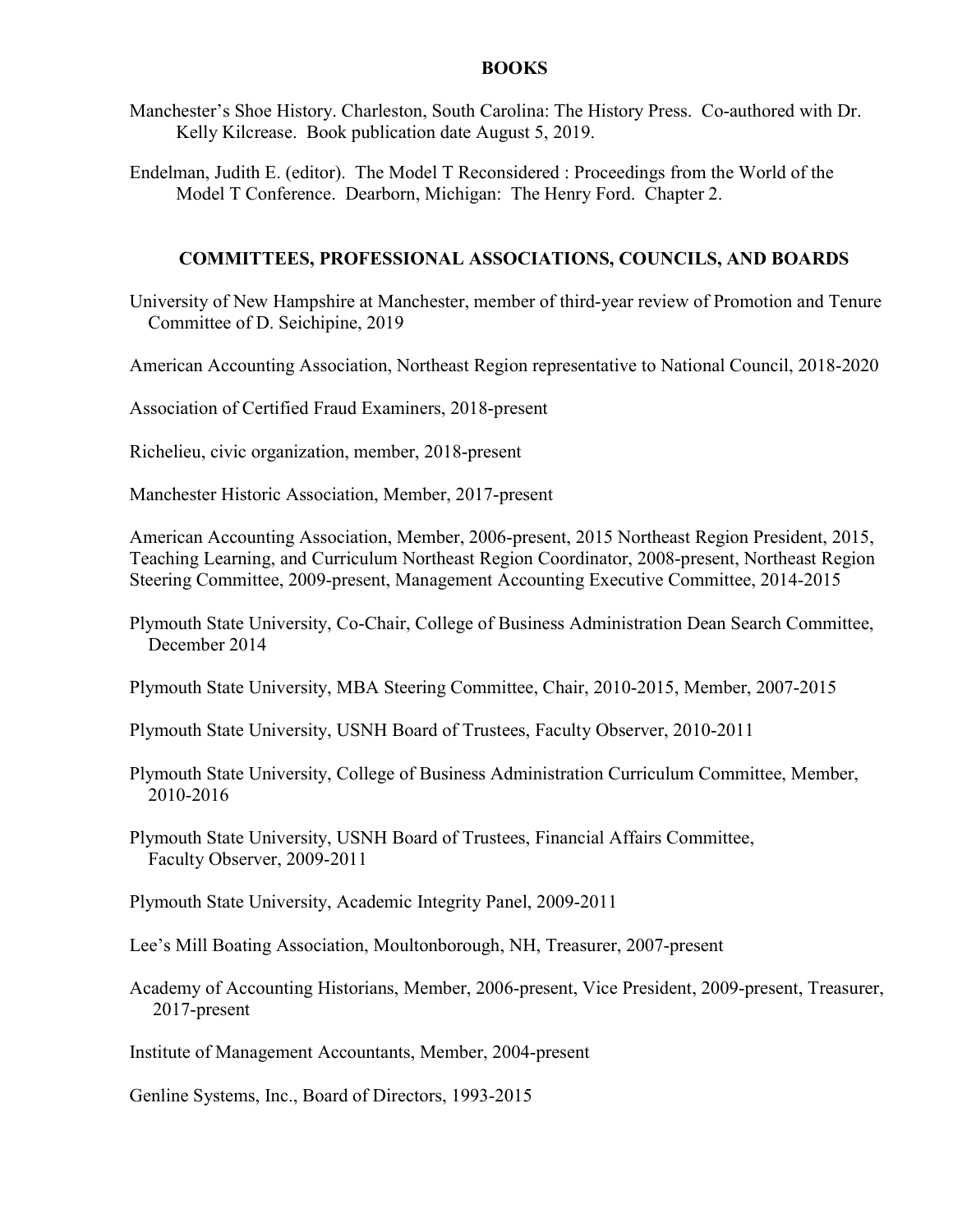## PROFESSIONAL EXPERIENCE

## University of New Hampshire at Manchester, Manchester, NH

Assistant Professor of Accounting (2017-present), Program Coordinator of Forensic Accounting Minor (2018-present)

Courses taught: Management Accounting, Financial Management, Accounting Information Systems, Advanced Managerial Accounting, Intermediate Accounting, Prevention and Detection of Fraud, Introduction to Fraud Investigation, Forensic Accounting for Non-Accountants

### Plymouth State University, College of Business Administration, Plymouth, NH

Director of Operations (2016-2017), Associate Professor of Accounting (2012-2017), Assistant Professor of Accounting (2008-2012), faculty member (2005-2017)

 Graduate Courses Taught: Accounting Information Systems, Accounting for Managers, Budget and Fund Accounting, Auditing Perspectives, Business Law for Accountants, Foundations of Accounting and Finance

Undergraduate: Management Accounting, Financial Accounting, Auditing, Auditing Practice, Financial Reporting and Analysis, Intermediate Accounting I, Intermediate Accounting II, Cost Accounting, Advanced Accounting, Accounting Information Systems, Small Business Finance

### Grace Consulting, Inc., Parsippany, NJ

Client Manager/Tax Analyst, January 2001 to June 2003

Maintained client relationships regarding legacy software accounting systems

 Researched and documented payroll tax calculations for all states and federal to provide clients with payroll software changes via online BNA tax research tool

 Researched and documented federal tax form changes for accounts payable and payroll clients via online BNA tax research tool

Online telecommuting position to support national clients such as Springs Industries, ABB, Sweetheart Cups, Broyhill Furniture, McKesson

#### Genline Systems, Inc., Wrentham, MA

Vice President/Treasurer, January 1993 to December 2002

Maintained all financial activity for software consulting firm

 Prepared payroll, general journal, general ledger, financial statements, bank reconciliations, pro forma statements

 Prepared all federal and state tax information, payroll quarterly reports, state annual reports for New Hampshire and Massachusetts

#### Fleet Bank Corporation, Providence, RI

Senior Business Systems Analyst, April 1991 to June 1992

Responsible for bank conversion projects for fixed assets

Merged and maintained business data onto corporate financial systems

 Involved with data conversions of Bank of New England, Shawmut Bank, and First National Bank of Maine acquisitions